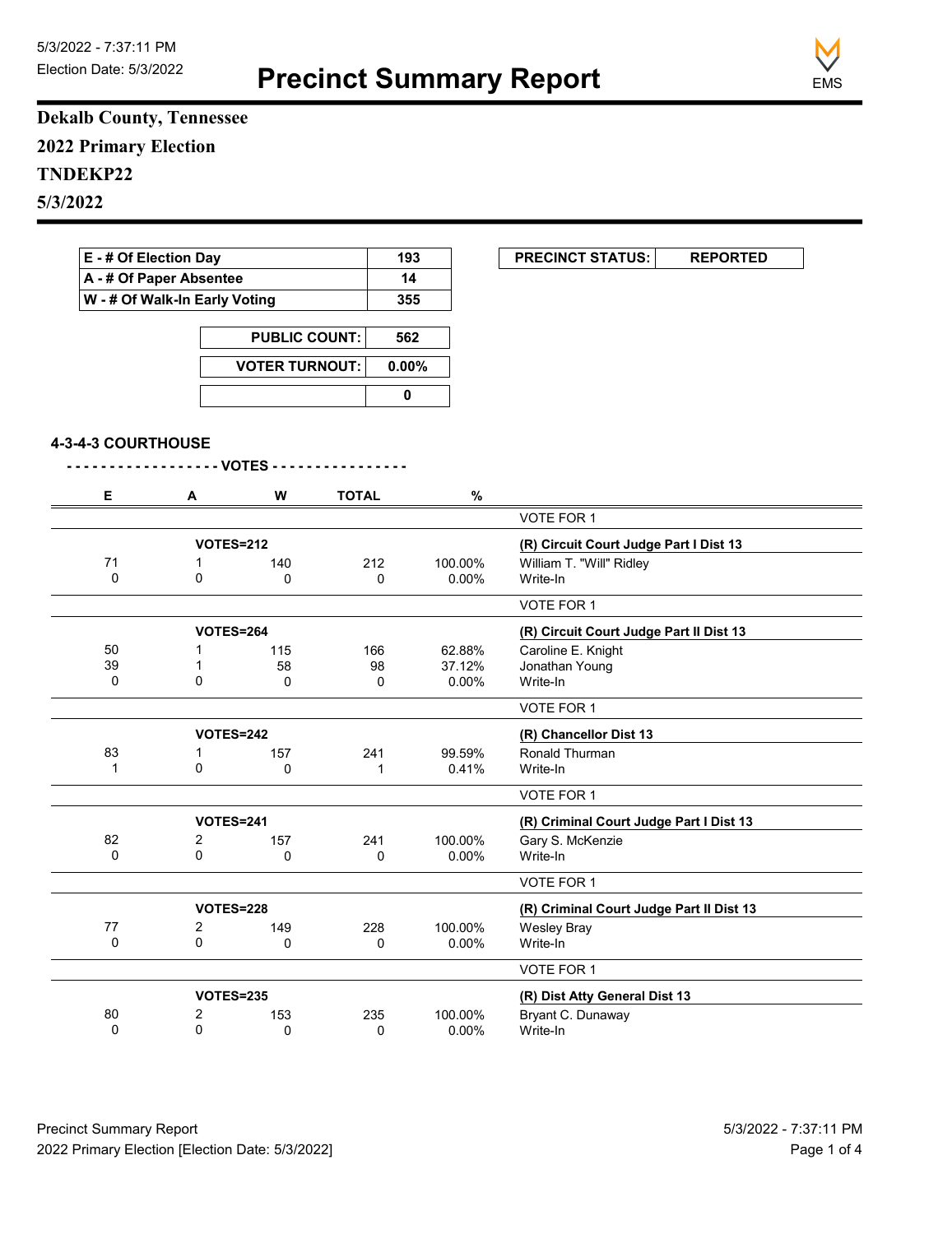**4-3-4-3 COURTHOUSE**

| Е   | A                | W           | <b>TOTAL</b> | $\%$                        |                                  |
|-----|------------------|-------------|--------------|-----------------------------|----------------------------------|
|     |                  |             |              |                             | VOTE FOR 1                       |
|     | <b>VOTES=223</b> |             |              | (R) Public Defender Dist 13 |                                  |
| 77  | 2                | 144         | 223          | 100.00%                     | Craig P. Fickling, Jr.           |
| 0   | 0                | 0           | 0            | 0.00%                       | Write-In                         |
|     |                  |             |              |                             | VOTE FOR 1                       |
|     | <b>VOTES=318</b> |             |              | (R) County Mayor            |                                  |
| 38  | 2                | 79          | 119          | 37.42%                      | <b>Matt Adcock</b>               |
| 31  | 0                | 48          | 79           | 24.84%                      | <b>Bradley Hendrix</b>           |
| 47  | 1                | 71          | 119          | 37.42%                      | Anita T. Puckett                 |
| 0   | 0                | 1           | 1            | 0.31%                       | Write-In                         |
|     |                  |             |              |                             | VOTE FOR 2                       |
|     | <b>VOTES=420</b> |             |              |                             | (R) County Commissioner 4th Dist |
| 64  | $\overline{2}$   | 91          | 157          | 37.38%                      | Tony "Cully" Culwell             |
| 27  | 0                | 52          | 79           | 18.81%                      | Dan Delacruz                     |
| 64  | $\overline{2}$   | 117         | 183          | 43.57%                      | <b>Greg Matthews</b>             |
| 0   | 0                | 1           | 1            | 0.24%                       | Write-In                         |
| 0   | 0                | 0           | 0            | 0.00%                       | Write-In                         |
|     |                  |             |              |                             | VOTE FOR 1                       |
|     | <b>VOTES=296</b> |             |              |                             | (R) County Trustee               |
| 106 | 2                | 188         | 296          | 100.00%                     | Sean D. Driver                   |
| 0   | 0                | 0           | 0            | 0.00%                       | Write-In                         |
|     |                  |             |              |                             | VOTE FOR 1                       |
|     | <b>VOTES=335</b> |             |              |                             | (R) General Sessions Judge       |
| 31  | 1                | 70          | 102          | 30.45%                      | Mingy Kay Ball                   |
| 86  | 3                | 143         | 232          | 69.25%                      | <b>Brandon Cox</b>               |
| 1   | 0                | 0           | 1            | 0.30%                       | Write-In                         |
|     |                  |             |              |                             | VOTE FOR 1                       |
|     | <b>VOTES=336</b> |             |              |                             | (R) Sheriff                      |
| 75  | 4                | 149         | 228          | 67.86%                      | Patrick R Ray                    |
| 45  | 0                | 62          | 107          | 31.85%                      | Keneth Lee Whitehead             |
| 1   | 0                | 0           | 1            | 0.30%                       | Write-In                         |
|     |                  |             |              |                             | VOTE FOR 1                       |
|     | <b>VOTES=277</b> |             |              |                             | (R) Circuit Court Clerk          |
| 97  | 1                | 179         | 277          | 100.00%                     | Susan Martin                     |
| 0   | 0                | $\mathbf 0$ | 0            | 0.00%                       | Write-In                         |
|     |                  |             |              |                             | VOTE FOR 1                       |
|     | <b>VOTES=304</b> |             |              | (R) County Clerk            |                                  |
| 108 | 3                | 193         | 304          | 100.00%                     | James L. "Jimmy" Poss            |
|     | 0                | 0           | 0            | $0.00\%$                    | Write-In                         |
| 0   |                  |             |              |                             |                                  |
|     |                  |             |              |                             | VOTE FOR 1                       |
|     | <b>VOTES=258</b> |             |              |                             | (R) Register of Deeds            |
| 95  | $\overline{2}$   | 161         | 258          | 100.00%                     | Daniel A. Seber                  |
| 0   | $\pmb{0}$        | 0           | 0            | 0.00%                       | Write-In                         |
|     |                  |             |              |                             | VOTE FOR 1                       |
|     | <b>VOTES=245</b> |             |              |                             | (R) Road Superintendent          |
| 88  | 2                | 154         | 244          | 99.59%                      | Danny L. Hale                    |
| 1   | 0                | 0           | 1            | 0.41%                       | Write-In                         |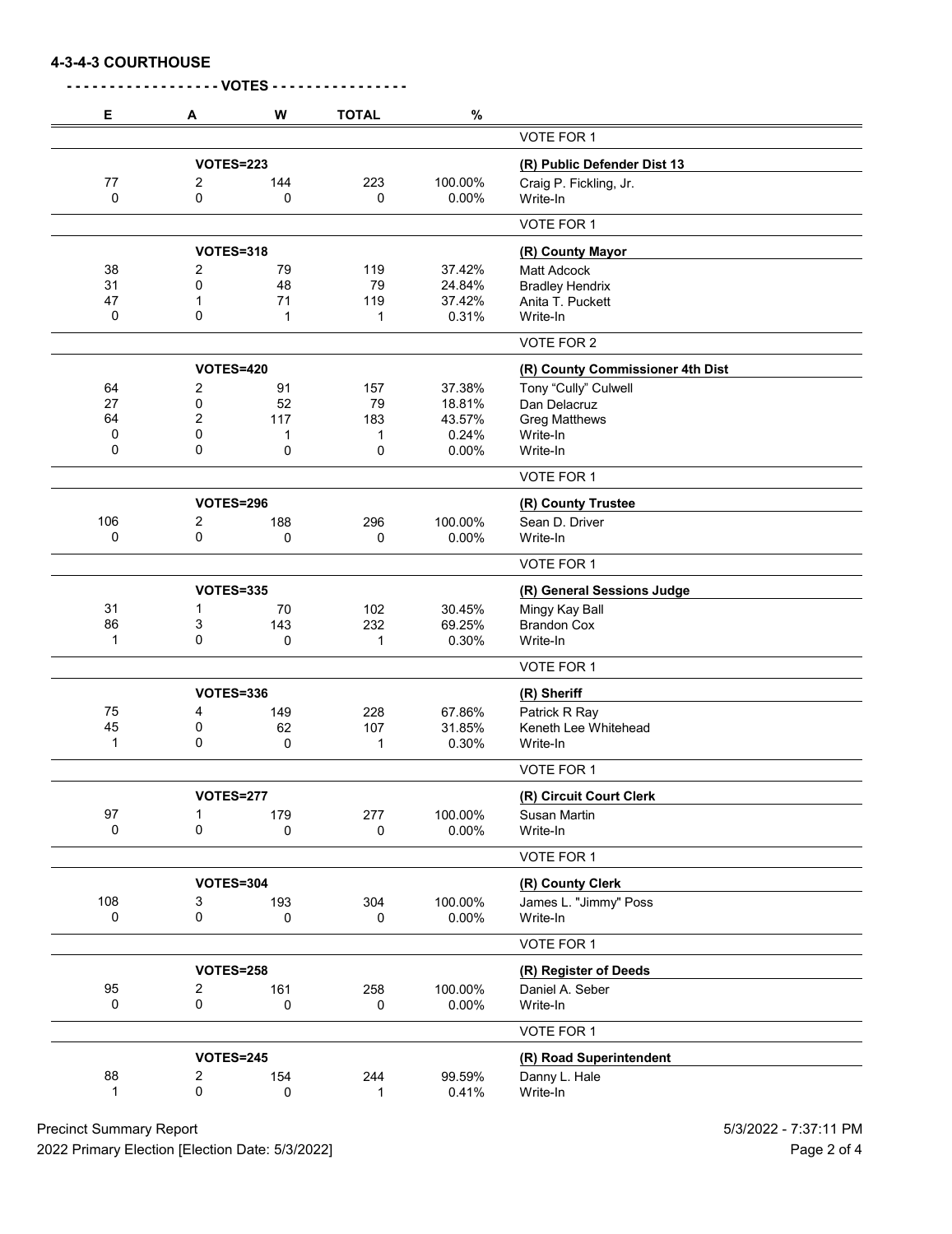## **4-3-4-3 COURTHOUSE**

| Е                | A                               | W            | <b>TOTAL</b>  | $\%$                        |                                                                                 |
|------------------|---------------------------------|--------------|---------------|-----------------------------|---------------------------------------------------------------------------------|
|                  |                                 |              |               |                             | <b>VOTE FOR 1</b>                                                               |
|                  | <b>VOTES=245</b>                |              |               |                             | (R) School Board 4th District                                                   |
| 84               | 2                               | 158          | 244           | 99.59%                      | Eric Ervin                                                                      |
| 1                | 0                               | 0            | 1             | 0.41%                       | Write-In                                                                        |
|                  |                                 |              |               |                             | VOTE FOR 1                                                                      |
|                  | VOTES=5                         |              |               |                             | (R) Constable 4th District                                                      |
| 0                | 0                               | 0            | 0             | 0.00%                       | No Candidate Qualified                                                          |
| 1                | 0                               | 4            | 5             | 100.00%                     | Write-In                                                                        |
|                  |                                 |              |               |                             | VOTE FOR 1                                                                      |
|                  | VOTES=0                         |              |               |                             | (D) Circuit Court Judge Part I Dist 13                                          |
| 0                | 0                               | 0            | 0             | 0.00%                       | No Candidate Qualified                                                          |
| 0                | 0                               | 0            | 0             | 0.00%                       | Write-In                                                                        |
|                  |                                 |              |               |                             | VOTE FOR 1                                                                      |
|                  | VOTES=0                         |              |               |                             | (D) Circuit Court Judge Part II Dist 13                                         |
| 0                | 0                               | 0            | 0             | 0.00%                       | No Candidate Qualified                                                          |
| 0                | 0                               | 0            | 0             | 0.00%                       | Write-In                                                                        |
|                  |                                 |              |               |                             | VOTE FOR 1                                                                      |
|                  | VOTES=0                         |              |               |                             | (D) Chancellor Dist 13                                                          |
| 0                | 0                               | 0            | 0             | 0.00%                       | No Candidate Qualified                                                          |
| 0                | 0                               | 0            | 0             | 0.00%                       | Write-In                                                                        |
|                  |                                 |              |               |                             | VOTE FOR 1                                                                      |
|                  | VOTES=0                         |              |               |                             | (D) Criminal Court Judge Dist 13                                                |
| 0                | 0                               | 0            | 0             | 0.00%                       | No Candidate Qualified                                                          |
| 0                | 0                               | 0            | 0             | 0.00%                       | Write-In                                                                        |
|                  |                                 |              |               |                             | VOTE FOR 1                                                                      |
|                  | VOTES=0                         |              |               |                             | (D) Criminal Court Judge Dist 13                                                |
| 0                | 0                               | 0            | 0             | 0.00%                       | No Candidate Qualified                                                          |
| 0                | 0                               | 0            | 0             | 0.00%                       | Write-In                                                                        |
|                  |                                 |              |               |                             | VOTE FOR 1                                                                      |
|                  | VOTES=0                         |              |               |                             | (D) Dric Atty General Dist 13                                                   |
| 0                | $\pmb{0}$                       | 0            | 0             | 0.00%                       | No Candidate Qualified                                                          |
| 0                | 0                               | 0            | 0             | 0.00%                       | Write-In                                                                        |
|                  |                                 |              |               |                             | VOTE FOR 1                                                                      |
|                  | VOTES=1                         |              |               | (D) Public Defender Dist 13 |                                                                                 |
| 0                | 0                               | 0            | 0             | 0.00%                       | No Candidate Qualified                                                          |
| 1                | 0                               | 0            | $\mathbf{1}$  | 100.00%                     | Write-In                                                                        |
|                  |                                 |              |               |                             | VOTE FOR 1                                                                      |
| <b>VOTES=212</b> |                                 |              |               |                             | (D) County Mayor                                                                |
| 37               | 10                              | 77           | 124           | 58.49%                      | Mike Foster                                                                     |
| 30<br>0          | 0<br>0                          | 58<br>0      | 88<br>0       | 41.51%<br>0.00%             | <b>Tim Stribling</b><br>Write-In                                                |
|                  |                                 |              |               |                             |                                                                                 |
|                  |                                 |              |               |                             | VOTE FOR 2                                                                      |
|                  |                                 |              |               |                             |                                                                                 |
| 42               |                                 |              |               |                             |                                                                                 |
| 1<br>0           |                                 |              |               |                             |                                                                                 |
|                  | <b>VOTES=143</b><br>5<br>0<br>0 | 95<br>0<br>0 | 142<br>1<br>0 | 99.30%<br>0.70%<br>0.00%    | (D) County Commissioner 4th Dist<br>Janice Fish-Stewart<br>Write-In<br>Write-In |